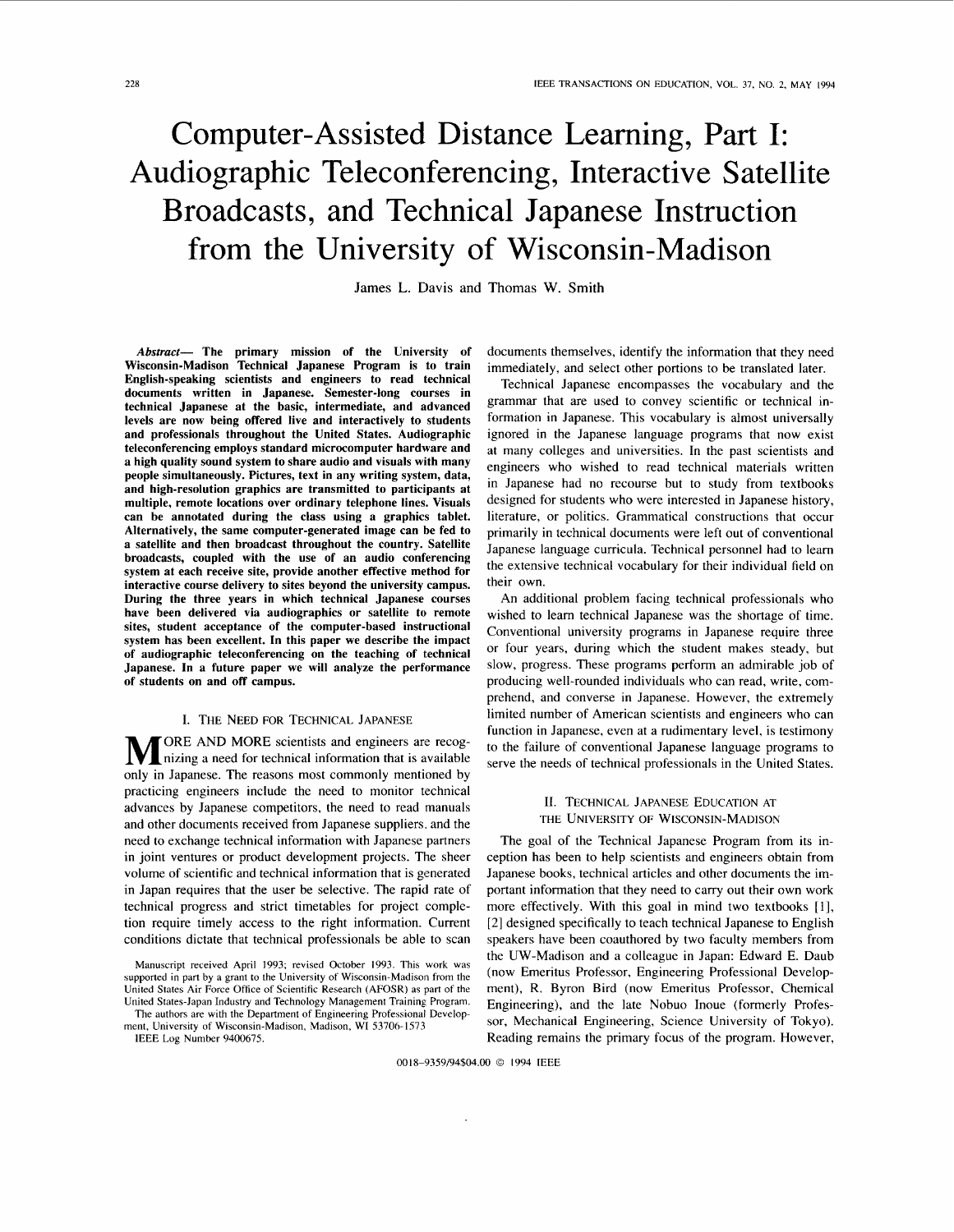activities are being introduced to develop students' listening comprehension and conversational skills. The following options are currently available to students and professionals:

# *A. Basic Technical Japanese (Three Courses, One Calendar Year)*

This option is recommended for advanced students (seniors or graduate students) and professionals who have never studied Japanese, but need to read technical Japanese books and documents in their own fields. Students who require a strong foundation in reading and need only limited exposure to conversation will benefit from these courses. The first two courses introduce the three types of Japanese script (hiragana, katakana, and 365 frequent kanji) and most of the grammar necessary for reading in the sciences and engineering. The final course includes information on resources for monitoring Japanese scientific and technical information, and concludes with individual projects whereby participants explore recent Japanese journal articles or patents in their own fields.

# *B. Summer Translation Seminar (Eight Weeks)*

An intensive summer program of directed study is available for intermediate or advanced students of Japanese or technical Japanese who wish to focus on technical translation in their own field of interest. Each participant selects his or her own documents for translation. Japanese technical articles, equipment manuals, and patent disclosures are the types of documents most frequently chosen. Class meetings consist of problem solving sessions, with each student learning from the problems encountered by the other students.

## *C. Certijkate in Japanese Studies for Engineering Majors (Seven Courses, Minimum One Calendar Year)*

This option is recommended for undergraduate students who seek a balance among comprehension of technical Japanese, the ability to converse in Japanese, and an understanding of Japanese culture. The required courses comprise two semesters of introductory Japanese language and two semesters of intermediate level technical Japanese. In the former courses, students learn the foundations of reading, writing, listening, and speaking. In the latter courses, students reinforce their foundation in grammar, learn *SO0* kanji that appear frequently in technical articles, build a technical vocabulary, and gain extensive practice in translating technical passages. The remaining three courses may be selected by the student from offerings in Japanese art, history, literature, or politics. Undergraduate students normally take one of the seven courses each semester in addition to their required engineering courses. Most students graduate in four years with a degree in engineering and the Japanese studies certificate, although some students go on to take additional courses and graduate with a B.A. in Japanese in addition to a B.S. in engineering. Certificate programs in Technical Japanese Studies for graduate students and professionals are also available.

# *D. UWIJapan Engineering Leadership Program (Five Years)*

Undergraduates accepted into this program study engineering and Japanese at the UW-Madison for three and one half years, then spend one year carrying out a senior research project at a Japanese university. Some students obtain intemships at companies in Japan during the summer vacation of this year. Students then return to Madison for one semester to complete the requirements for their bachelor's degree. Corporate sponsorship of this program permits each student to receive financial aid, the majority of which is distributed during the year in which the student lives in Japan. In addition to their regular engineering courses, students in this program study the Japanese language for four semesters, study intermediate level technical Japanese for two semesters, and take one additional course in Japanese history or politics.

## *E. Advanced Technical Japanese (One Semester)*

Undergraduates, graduate students, and professionals who have completed one year of technical Japanese focus on current articles from Japanese scientific and technical journals in rapidly changing fields. Sample topics include IC design/manufacture, advanced materials, artificial intelligence, telecommunications, and robotics. New topics and readings are selected each year.

#### **111.** CHARACTERISTICS OF AUDIOGRAPHICS

"Audiographics" is an accepted term in the fields of telecommunications and distance education. It denotes the combination of audio conferencing with still frame graphics. The Department of Engineering Professional Development (EPD) at the UW-Madison has been using audiographics for course delivery since 1968. New audiographics technology recently adopted by EPD operates on standard microcomputers connected by high-speed modems over ordinary phone lines. The current system is far more efficient and flexible than its predecessors and offers more complex display and communications options.

This audiographics system combines multi-point audio conferencing with computer-based display of graphics, animation and full color pictures. The system is fully interactive: A student at any site can talk with the instructor or with students at any other site, and can ask a question or use a graphics tablet to present text or a drawing on the computer screen at any time. All sites share the audio and visual information equally. The high resolution (1.280 line) computer display provides full color and approximately four times the resolution of standard television. This resolution is sufficient to read a page such as this comfortably on the screen. Since the system displays still images, rather than moving pictures, some think of it as inferior to television. This is not the case. The interactive capability, high resolution display, ease of use, and ability to reach any location where there is a phone line, make modem audiographics comparable in many ways even to interactive television, and it can be used at a fraction of the cost.

In addition to technical Japanese, EPD offers a variety of other courses to engineers and technical managers via audiographics. These courses are presently focused in man-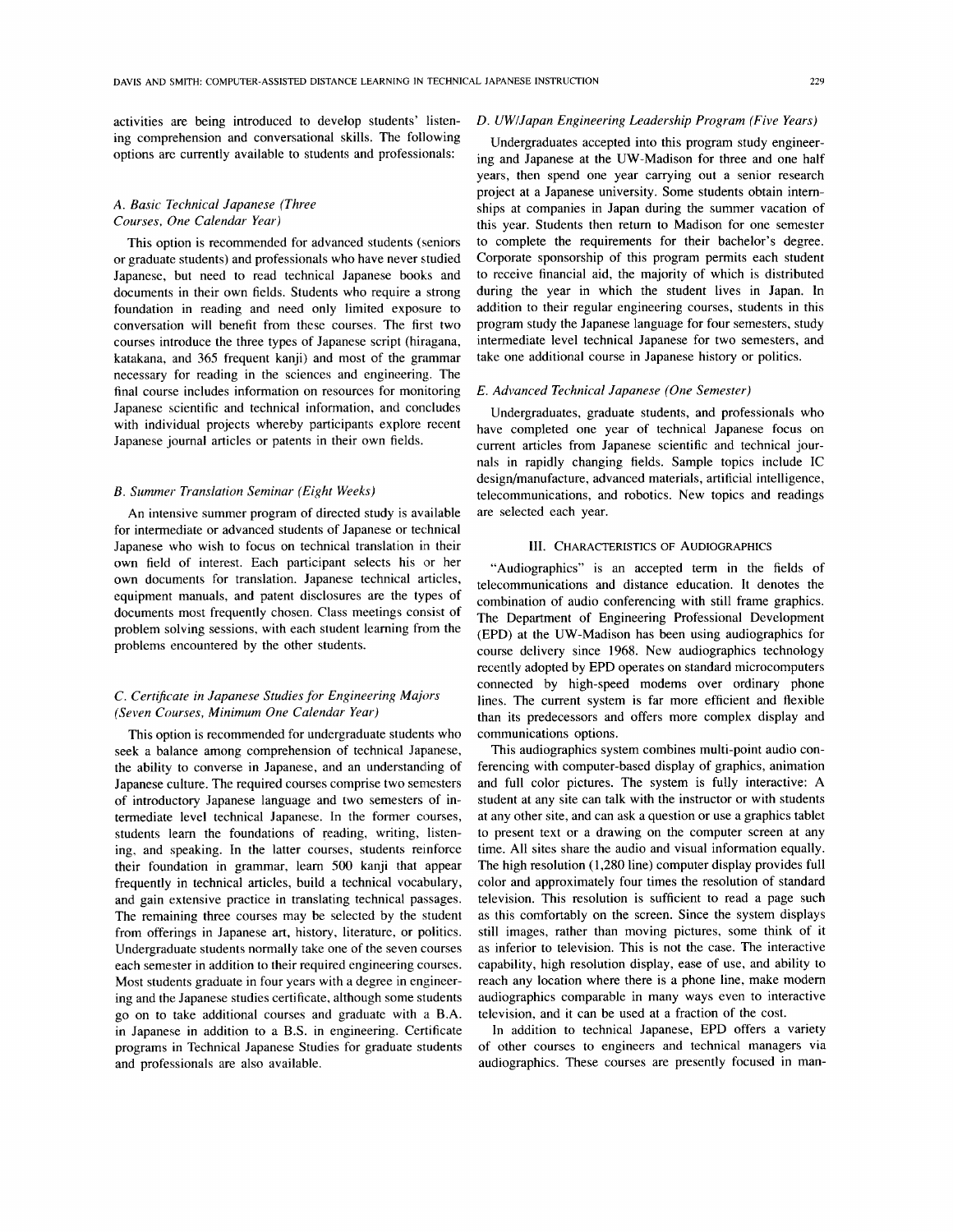Audiographics is ideally suited for international course sharing. EPD has used audiographics to deliver courses to Mexico and to Europe, and is cooperating with European universities on course development and delivery. Another goal is trans-Pacific conferencing, which would allow Asian students and faculty to participate in University of Wisconsin courses.

## Iv. TECHNICAL JAPANESE AND DISTANCE EDUCATION

The audience for technical Japanese is both demanding and widely disbursed. That is, the number of people in any one location who may need this skill is relatively small, yet there are many locations where the skill is needed. (Over *75%* of the engineers who have participated in technical Japanese courses to date have been either electrical engineers or employed in the electronics industry.) Face-to-face instruction on site is not possible, the short course format is not effective, and an extended stay at a major university center, such as Madison, requires an unacceptably long absence from work. The Japanese language instruction available in most locations does not address the special needs of the technical professional, as described above. This problem is compounded by the shortage of programs in technical Japanese. Only a handful of universities in the U.S. currently offer programs on this topic. Distance education is therefore a practical necessity.

All courses in both the basic and intermediate technical Japanese sequences, as well as the advanced course, carry graduate credit from the University of Wisconsin-Madison and also from the National Technological University (NTU). NTU, an accredited private university engaged in distance education for engineers at the post-graduate level, provides courses from 45 member universities to engineers and managers at 459 locations throughout the country using a satellite broadcast network [3]. The electronics industry is heavily represented among the 132 organizations that sponsor NTU courses for their employees.

The two options of audiographic teleconferencing and interactive satellite broadcasts make it possible to deliver technical Japanese courses to professionals anywhere in the United States. The students at a specific site choose the technology that is more convenient for delivery of the desired course to their site. For sites using audiographics all visuals are prepared in advance on a microcomputer, and are preshipped to remote sites over telephone lines or on diskettes. Japanese and English sentences are created using a front-end processor and a Japanese word processing program. Japanese text is input using kana (Japanese phonetic symbols). The front-end processor then permits selective conversion from kana into kanji (ideographic characters). Each screen of information is saved as a separate file. Each file becomes a separate slide in the audiographic information delivery system, as to the correct location and frequency. The use of an audio conferencing system at each site, whether an audiographics site or a satellite site, is essential in order for real time, instructor-student interaction.

Simultaneous audio and video communication during the class provides an excellent leaming environment for students at remote sites. The utilization of audiographic teleconferencing or interactive satellite broadcasts allows engineers in govemment or corporations to participate in technical Japanese classes without leaving their office or conference room. In the basic sequence classes meet for 50 minutes per day, four days a week, during the regular fifteen-week semesters. Normally, class time is divided between lectures by the instructor on aspects of Japanese grammar and translations by the students of selected Japanese passages. The instructor illustrates grammatical points with example sentences in Japanese, which are displayed simultaneously on monitors at all sites. Additional features of the software, such as annotations in different colors, highlighting, and a zoom function, provide the instructor with all of the tools available in a traditional classroom setting. Students use their microphones to ask questions of the instructor, and the instructor responds. Discussion between the instructor and the students, or among students at different sites, is a regular feature of every class session. Special "question and answer" sessions are also scheduled outside regular class meetings, to take the place of the "office hours" that are available to students on campus. In these Q&A sessions students at remote sites have the opportunity to ask more detailed questions than they could ask during the regular class period. Providing many opportunities for communication between the off-campus student and the instructor has proven to be essential to maintain student motivation when dealing with difficult material over the long academic year.

In addition to regular participation in class sessions, students on and off campus submit daily assignments. Students off campus retum their completed exercises to the instructor via fax or electronic mail. During class exercises of various types are displayed on the monitors. Students have the opportunity to ask questions about each exercise as it is discussed in class. Each audiographics site is equipped with a graphics tablet and pen, identical to those used by the instructor. Thus, students at different sites can present altemative ideas or interpretations visually in the "shared space" of the computer screen during class. An optical scanner, which may be employed at each site, can be used to introduce supplemental material at the last minute or during class. This feature makes the medium of audiographic teleconferencing ideal for any course that involves extensive problem solving or teamwork.

#### v. COURSE CONDUCT AND EVALUATION

The use of audiographic teleconferencing or interactive satellite broadcasts offers many advantages in terms of access to a large pool of students who may be distributed among many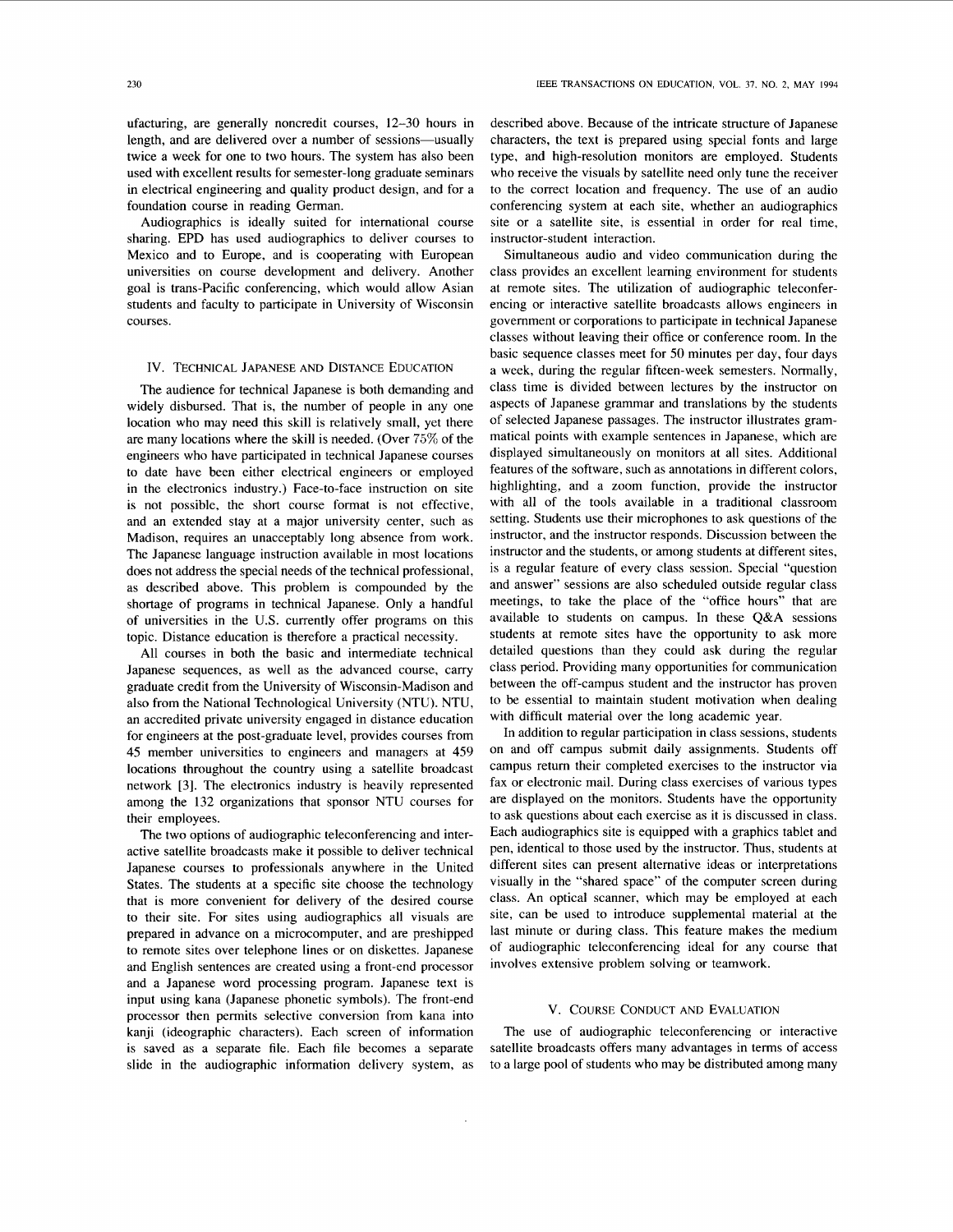**TABLE I** ENROLLMENT IN BASIC TECHNICAL JAPANESE I

|            | 1990-1991 |             |
|------------|-----------|-------------|
| Remote     | I site    | 7 students  |
| UW-Madison | 1 site    | 9 students  |
| Total      | 2 sites   | 16 students |
|            | 1991-1992 |             |
| Remote     | 5 sites   | 22 students |
| UW-Madison | 1 site    | 11 students |
| Total      | 6 sites   | 33 students |
|            | 1992-1993 |             |
| Remote     | 18 cites  | 38 students |
| UW-Madison | 1 cite    | 12 students |
| Total      | 19 cites  | 50 students |
|            |           |             |

sites, interactive instruction, the potential for students to make steady progress over a moderate period of time, and the relatively low cost of course delivery. However, several features of instruction require additional preparation and attention on the part of the instructor. In the traditional classroom the very presence of the instructor provides a measure of control over the students. The instructor can see every student, can hear every comment, and can judge immediately the reaction of the students to the course material as the class proceeds. In the technical Japanese classes full-time and part-time students are always present at the instructor's site, so immediate feedback from a portion of the class is possible. However, since the majority of the students in each class are now located at remote sites (e.g., see Table **I),** mechanisms must be developed to obtain regular feedback from these students.

Although all participants have equal access to the information displayed on the monitors, students who receive the courses by audiographics cannot see the instructor nor can the instructor see them. Students who receive the courses by interactive satellite broadcast can see the instructor, but no one else can see those students. When microphones at one site are turned on, everyone can hear comments made by students at that particular site, but when the microphones at a particular site are tumed off, no one at any other site can hear the comments or discussion among participants at that site. Thus, maintaining participant attention and interest is a critical consideration in course planning. In particular, avoiding lengthy lectures, stopping frequently to invite questions, and providing ample opportunity for discussion by participants are extremely important. Varying the class format and building into each class period some activity that requires student participation are effective ways of maintaining participant interest and attention. Providing sufficient opportunities for questions reduces the risk that participants at one site will still be discussing a previous point "off mike" even though the rest of the class has moved on to a new topic.

The basic technical Japanese sequence was offered via audiographics to one corporate site in Wisconsin from September, 1990 to August, 1991, and to five corporate sites in the Midwest during the 1991-92 academic year. During the 1992-93 academic year students at one government site participated via audiographics and students at 17 corporate and government sites around the United States participated by means of interactive satellite broadcasts. Each semester stu-

| Year                                                                        | Campus                                 | Remote |  |  |
|-----------------------------------------------------------------------------|----------------------------------------|--------|--|--|
| Statement 1: Overall, I found that the delivery system used with this class |                                        |        |  |  |
|                                                                             | was compatabile with my learning stye. |        |  |  |
| 1990-91                                                                     | 4.8                                    | 5.0    |  |  |
| 1991-92                                                                     | 6.7                                    | 6.2    |  |  |
| 1992-93                                                                     | 6.3                                    | 6.0    |  |  |
| Statement 2: The delivery system used for this course is an effective       |                                        |        |  |  |
| medium for this type of subject matter.                                     |                                        |        |  |  |
| 1990-91                                                                     | 4.3                                    | 5.0    |  |  |
| 1991-92                                                                     | 7.0                                    | 6.4    |  |  |
| 1992-93                                                                     | 6.6                                    | 6.1    |  |  |
| Statement 3: I could learn as effectively using this delivery system as I   |                                        |        |  |  |
| could in a traditional (face-to-face) classroom.                            |                                        |        |  |  |
| 1990-91                                                                     | 3.3                                    | 4.9    |  |  |
| 1991-92                                                                     | 7.0                                    | 5.9    |  |  |
| 1992-93                                                                     | 6.4                                    | 5.4    |  |  |
| Statement 4: I would take another course delivered in this way.             |                                        |        |  |  |
| 1990-91                                                                     | 4.5                                    | 6.1    |  |  |
| 1991-92                                                                     | 7.0                                    | 6.2    |  |  |
| 1992-93                                                                     | 6.0                                    | 6.2    |  |  |
| Statement 5: It would have been difficult for me to get the information     |                                        |        |  |  |
| presented in this program in any other way.                                 |                                        |        |  |  |

 $1990-91$  4.1 5.0

5.3 6.2  $3.5$  5.8

1991-92 1992-93

TABLE **I1**  STUDENT EVALUATION OF DELIVERY METHOD

dents were also present at the instructor's site in Madison. The enrollment figures for these three years appear in Table I. Tables 11-V contain a portion of the results of the course evaluation carried out each year. ( In Tables 11-IV, the rating scale is as follows:  $7 =$  strongly agree,  $4 =$  neutral, and  $1 =$ strongly disagree.) This evaluation was designed specifically for courses that employ audiographic teleconferencing, but is also applicable for interactive satellite broadcasts. Because of the small class sizes, a rigorous statistical analysis was not meaningful, but a few conclusions can be drawn by inspecting the results contained in these tables. In general, participants at all sites rated the computer-based instruction and delivery system highly. The trend toward more positive student evaluation over time can be attributed in part to greater experience by the instructor and support staff at the University of Wisconsin-Madison in working with the system and in part to conscious efforts to improve the system based on the results of these very evaluations.

In 1990, the first year that the current computer-based system was used, participants at the remote site were briefed in advance regarding the type of technology that would be used in the course, and had an opportunity to practice using the microphone and tablet. No such briefing was given to students on campus. The results of the evaluation given to the 1990-9 **<sup>1</sup>** group of students indicate that the level of satisfaction on the part of the campus students was consistently lower than that of the remote students. Some students at the instructor's site were initially resistant to the idea of using a microphone to address an instructor in the same room, but the benefits of the system and the advantages of participation by students from both the academic and corporate environment fostered acceptance by all students within a short period of time. In subsequent years some form of orientation for all participants, both on and off campus, regarding the system was carried out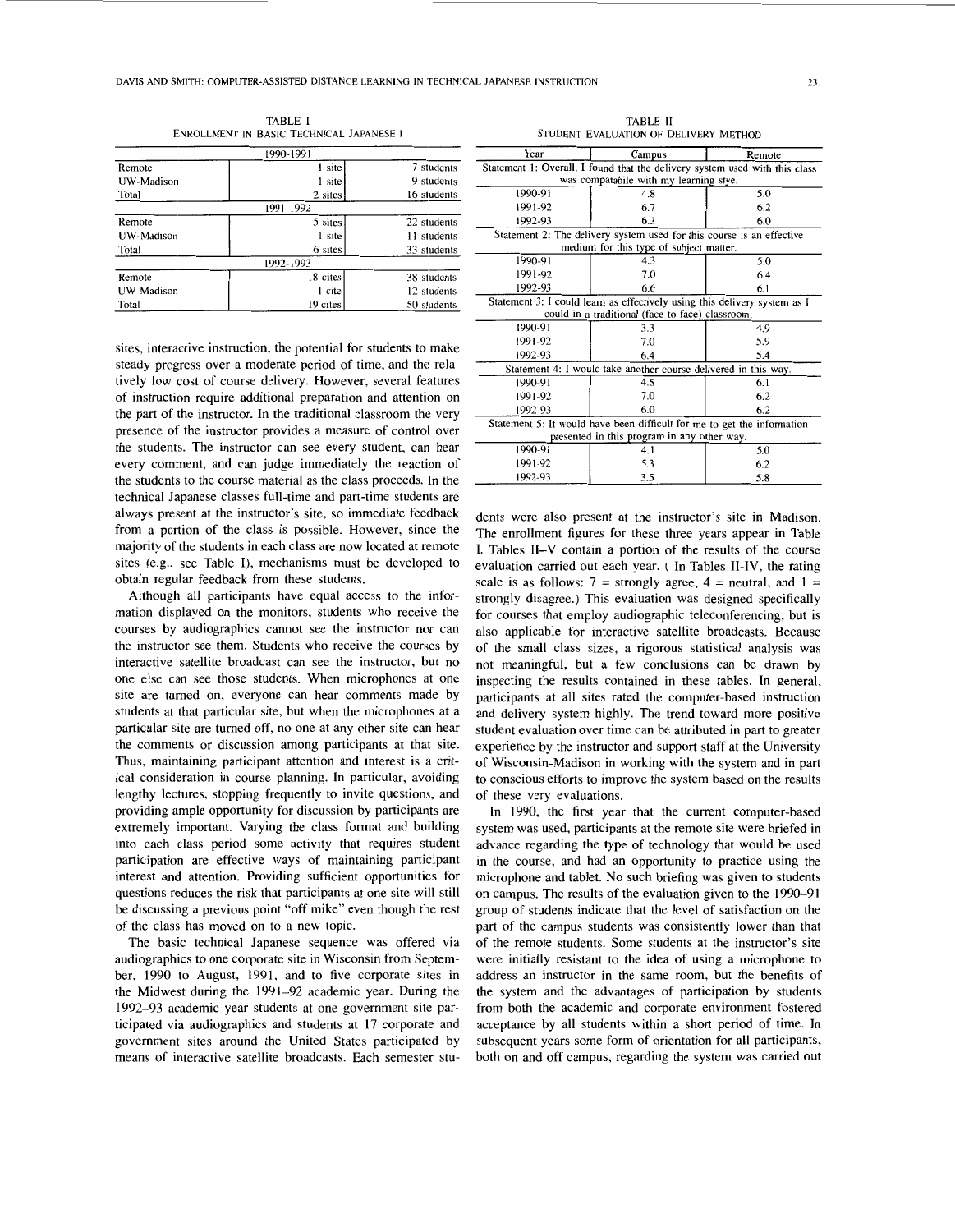**TABLE III** STUDENT EVALUATION OF VISUAL SYSTEM FEATURES

| Year                                                                          | Remote<br>Campus |      |  |
|-------------------------------------------------------------------------------|------------------|------|--|
| Statement 6: I could see the visuals on the video monitor without difficulty. |                  |      |  |
| 1990-91                                                                       | 5.2<br>6.3       |      |  |
| 1991-92                                                                       | 6.3              | 6.7  |  |
| 1992-93                                                                       | 6.5              | 5.4  |  |
| Statement 7: The transmission time needd to transmit a visual in its entirety |                  |      |  |
| did not detract from the instruction.                                         |                  |      |  |
| 1990-91                                                                       | 4.3              | 5.6  |  |
| 1991-92                                                                       | 5.7              | 6.0  |  |
| 1992-93                                                                       | 6.5              | 6. l |  |
| Statement 8: The instructor's use of the tablet to annotate the visuals and   |                  |      |  |
| write down discussion points helped my understanding of the content.          |                  |      |  |
| 1990-91                                                                       | 4.8              | 5.7  |  |
| 1991-92                                                                       | 6.3              | 6.6  |  |
| 1992-93                                                                       | 6.6              | 6.5  |  |
| Statement 9: Annotations were clear and readable.                             |                  |      |  |
| 1990-91                                                                       | 4.4              | 5.7  |  |
| 1991-92                                                                       | 6.7              | 6.2  |  |
| 1992-93                                                                       | 6.5<br>6.6       |      |  |

TABLE IV STUDENT EVALUATION OF TECHNICAL SYSTEM

| Year                                                                        | Campus                                                                       | Remote |  |  |
|-----------------------------------------------------------------------------|------------------------------------------------------------------------------|--------|--|--|
| Statement 10: The instructor's voice was clear and distinct as it came over |                                                                              |        |  |  |
| the audio teleconferencing system.                                          |                                                                              |        |  |  |
| 1990-91                                                                     | 5.3<br>6.3                                                                   |        |  |  |
| 1991-92                                                                     | 6.7                                                                          | 6.9    |  |  |
| 1992-93                                                                     | 6.6                                                                          | 6.5    |  |  |
|                                                                             | Statement 11: The voices of the students at other teleconferencing locations |        |  |  |
|                                                                             | were clear and distinct as they came over the audio teleconferencing         |        |  |  |
|                                                                             | system.                                                                      |        |  |  |
| 1990-91                                                                     | 3.8                                                                          | 2.9    |  |  |
| 1991-92                                                                     | 6.3                                                                          | 4.2    |  |  |
| 1992-93                                                                     | 5.9                                                                          | 4.0    |  |  |
| Statement 12: Any distruptions in the audio or visual systems appeared to   |                                                                              |        |  |  |
|                                                                             | be minor to me.                                                              |        |  |  |
| 1990-91                                                                     | 4.3                                                                          | 4.3    |  |  |
| 1991-92                                                                     | 5.3                                                                          | 5.2    |  |  |
| 1992-93                                                                     | 6.1                                                                          | 5.2    |  |  |
| Statement 13: Any disruptions in the audio or the visual systems did not    |                                                                              |        |  |  |
| interfere with my learning of the content.                                  |                                                                              |        |  |  |
| 1990-91                                                                     | 3.9                                                                          | 4.6    |  |  |
| 1991-92                                                                     | 5.3                                                                          | 4.9    |  |  |
| 1992-93                                                                     | 5.6<br>6.3                                                                   |        |  |  |

prior to actually starting the course. The results from students on campus improved from a marginally positive response in 1990-91 to strongly positive responses in both 1991-92 and 1992-93 (Statements 1-4).

Students at the remote sites were much more open to the use of this kind of technology, since without this medium they would not have been able to participate in these courses at all (Statement *5).* The quality of visuals at each site depends in part on the facilities used for viewing the images transmitted by audiographic or broadcast by satellite. Following the first evaluation the course in Madison was moved from a long, narrow room that was used for several different functions to a square room that became the dedicated audiographics classroom for the College of Engineering. Thus, students were able to sit closer to the monitors and could see the instructor and the monitors at the same time. The specific facilities

TABLE V GENERAL INFORMATION

| Year                                                                | <b>Campus</b> | Remote                                                              | Year    | Campus $(\%)$                                                          | Remote $(\% )$ |
|---------------------------------------------------------------------|---------------|---------------------------------------------------------------------|---------|------------------------------------------------------------------------|----------------|
| 6: I could see the visuals on the video monitor without difficulty. |               | Statement 14: I have taken a course by teleconferencing before.     |         |                                                                        |                |
| 190-91                                                              | 5.2           |                                                                     | 1990-91 | Campus/Remote: 6%                                                      |                |
| 91-92                                                               | 6.3           | 6.7                                                                 | 1991-92 | 33                                                                     | 44             |
| 92-93                                                               | 6.5           | 5.4                                                                 | 1992-93 |                                                                        | 50             |
|                                                                     |               | 7: The transmission time needd to transmit a visual in its entirety |         | Statement 15: I would like to take a course using this delivery system |                |
| did not detract from the instruction.                               |               | again.                                                              |         |                                                                        |                |
| 90-91                                                               | 4.3           | 5.6                                                                 | 1990-91 | Campus/Remote: 88%                                                     |                |
| 91-92                                                               | 5.7           | 6.0                                                                 | 1991-92 | 100                                                                    | -89            |
| 92-93                                                               | 6.5           | 6.1                                                                 | 1992-93 | 86                                                                     | 100            |

available and the room layout employed at remote sites are major variables that influence the responses to Statement **6.** 

Preshipping slides to remote sites before class reduced the transmission time required to actually present visuals during class (Statement 7). Partitioning of the computer memory to increase efficiency also contributed to reduced transmission time. Annotations by the instructor were valued highly by students both on and off campus (Statement **8).** Experience in using the system allowed the instructor to gradually make better use of the drawing features (colored pens, highlighting, outlining in different colors, etc.) available in the audiographic teleconferencing software (Statement 9).

Students consistently reported hearing the instructor clearly, and students on campus were able to hear the students off campus, but students off campus continued to experience difficulty in hearing the students on campus (Statements 10 and 11). This disparity is attributed to some resistance on the part of campus students to using the microphones, coupled with less experience on the part of campus students in speaking "in public." Students off campus were, in general, more concerned with disruptions in the audio or visual systems than were their campus counterparts (Statements 12 and 13). This is quite reasonable, since any disruption that might occur would leave the off-campus students temporarily unable to participate in the class session.

Statement 14 indicates the disparity in experience with teleconferencing between students on and off campus. Despite the range of previous experience, roughly 90% or more of the students each year expressed interest in taking another course using the technology employed here (Statement 15). It is recognized that the target audience for these courses, engineers and engineering students, represents a group that would be expected to accept technology in the classroom more readily than would the population at large. Classes were generally conducted from Madison, but during the first two years for one class session each semester the instructor visited a corporate site and conducted the class from that site. Meeting the participants at a "remote" site early in the semester, and soliciting comments from participants both on and off campus allowed the instructor and technical support staff to make changes in course format early each semester to address some of the issues presented by the students. **As**  the number of remote sites increased, meeting all of the offcampus participants in person became impractical, but efforts to communicate with off-campus students by telephone, fax, and especially electronic mail were increased.